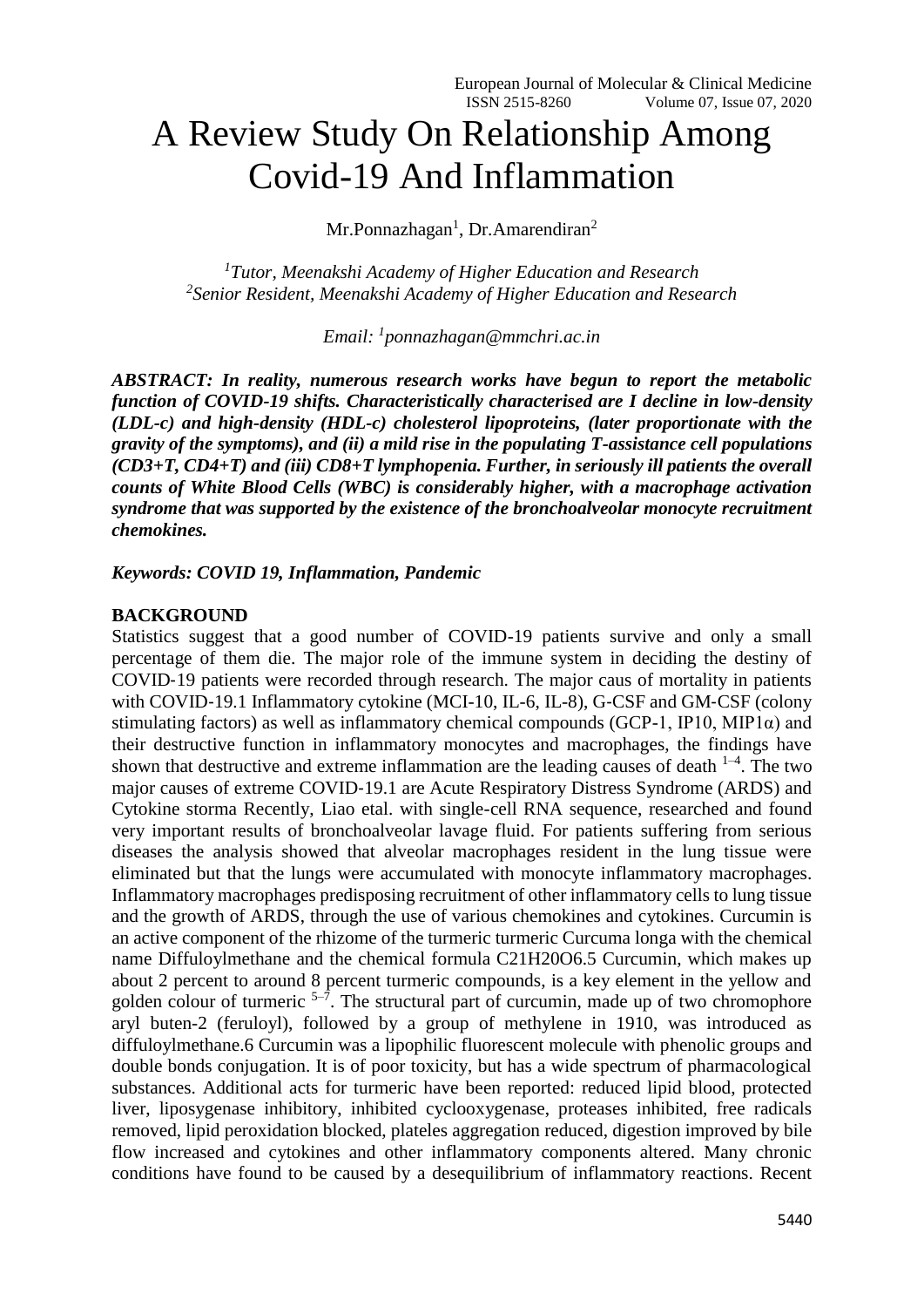scientific evidence indicates that turmeric is highly anti-inflammatory, particularly curcumin. Thus, turmeric and curcumin are used to cure multiple inflammatory diseases. It is no wonder.

# **COVID 19 AND INFECTIONS**

COVID-19 has resulted in more than 39 million contaminated infections and 1 million deaths worldwide since first recorded in the Chinese town of Wuhan in December 2019, the extreme acute respiratory syndrome develops SARS-CoV-2. The disease can dramatically progress from fever, toxin, shortness of the breath and smell and taste alterations to acute air distress, septic shock, multi-organ insufficiency and blood clots  $8-10$ . The lipidoma of the infected cells is considered to be remodelled with SARS-CoV and MERS-CoV. This study letter is therefore intended to provide and address details about reported differences in lipid metabolites in COVID-19 patients. Curcumin is an essential component in turmeric, also used in herbal medicine as a painkiller. It has broad biological qualities including anti-inflammatory and antioxidant function. The beta-coronavirus SARS‐CoV‐2 causes extreme pneumonitis. Inflammasomas are one of the key components of innate immunity, exacerbating inflammation by increasing the development of IL‐1β and IL‐18. Studies on viral infections revealed overactivity and therefore destructive and systemic inflammation in patients. Inflammasome was detected. Inflammasome NLRP3 has been shown to play a vital part in infectious disease pathogenesis. The distribution of SARS‐CoV‐2 in a number of cells can be associated with multiple findings that the inflammasome triggering by other coronaviruses is direct or indirect. Inflammasoma activation is likely to lead to cytokine storm development. In addition, the cardiovascular risk factor is known to be antiphospholipid (aPL) antibodies. Both target platelet membrane phospholipids are discharges by WBC (i.e. plasma B cells), resulting in the development of abnormal clots in the veins and/or arteries (thrombosis) (phlebitis). Therefore, in positive subjects with SARS-CoV-2 anticardiolipin antibodies (aCL IgG) profile  $(>15$ U/mL) were found to be consistent with severe (e.g., breathing) disease although the previous reported history of thrombosis did not appear in those patients. ACL IgG may be a risk marker for COVID 19 patients, the reviewer concluded  $11-16$ . This form of ACE2 receptor can be located in cholesterol and sphingomyelin-rich lipid arrays. Researchers recently discovered that the binding field of the receptor directly binds to linoeic acid, a fatty acid noted for its proinflammatory activities. This is a feature that other SARS-CoVs and MERS-CoVs share. This must also be more unravelled on its biological relevance. It has been interesting to note that a variety of inquiries have found that COVID-19 patients have previously presented complications such as type 2 diabetes mellitus, hypertension and cardiovascular (CVD) diseases[2,4]. In addition, PLA research shows a near correlation between the seriousness of COVID-19 and the circulating fluids: a mixture of higher levels of atherogenic diglycerides and triglycerides, alterations in the PI signalling mechanism with lower levels of phosphatidylcholines[8] and sphingosine-1-phosphates (S1P). It is worth noting that patients reported decreased levels of PI and PC in erythrocytes following heart failure before the SARS-CoV-2 pandemic. S1P is also transported by HDL in plasma and can also be involved in shielding the lipoprotein against  $CVD$   $^{17-21}$ .

Coronavirus 2019 (COVID-19) is an infectious disease with extreme coronavirus 2 acute respiratory syndrome, which has progressed to a pandemic. C5a and its C5aR1 receptor (also identified under CD88) play a significant part in inducing and sustaining multiple inflammatory reactions through the mobilisation and stimulation of neutrophils and monocytes  $22-25$ . This includes longitudinal analysis for immune reactions including phenotypic immune cell monitoring and analyses of the soluble factors involved at the different levels of the COVID-19 seriousness of patients, including paucisymptomas and pneumonia and acute respiratory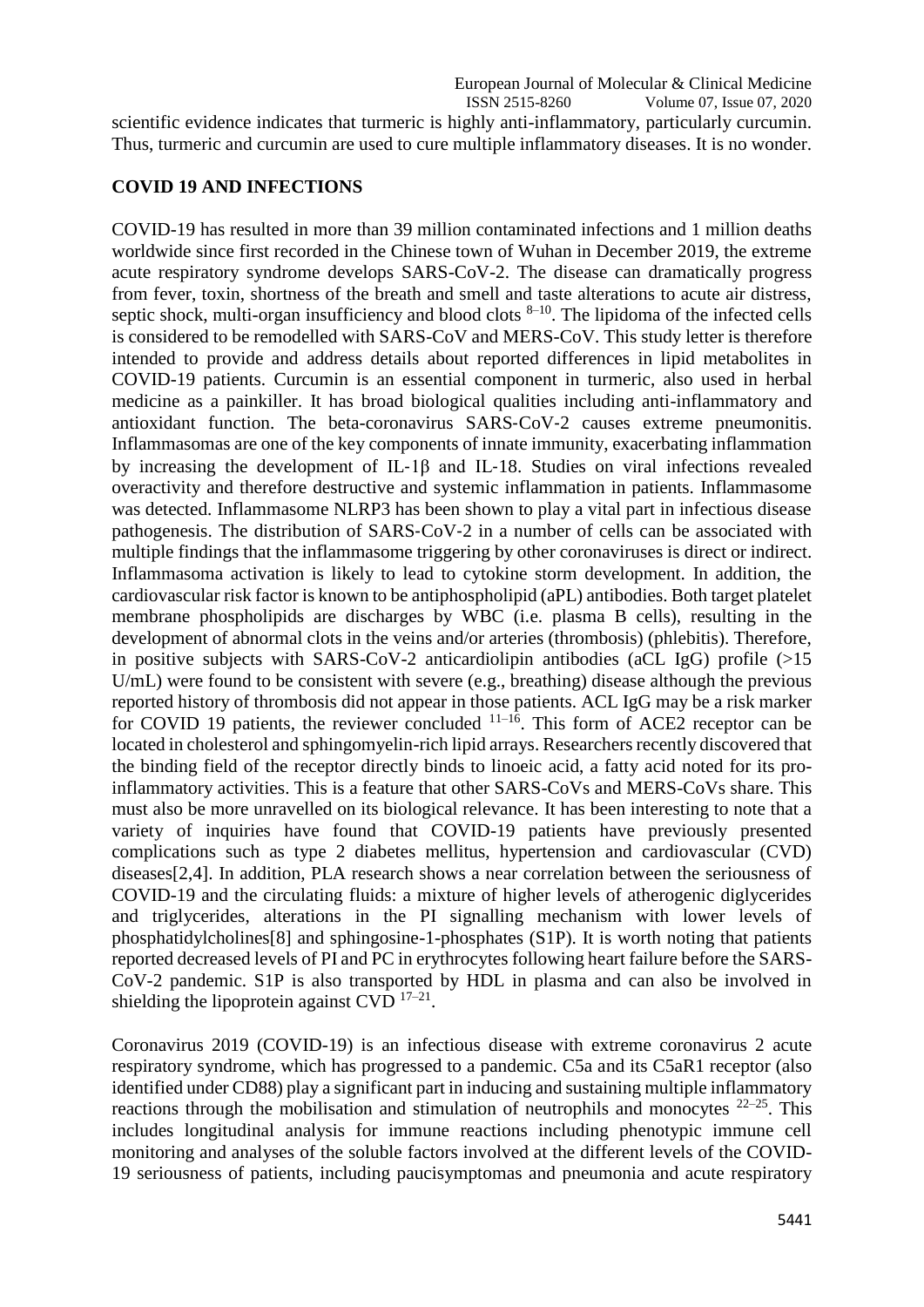distress syndrome, in the blood and bronchoalveolar lavage fluid. Soluble C5a levels were increased according to COVID-19 gravity and C5aR1 receptor high expression levels were observed in blood and pulmonary myeloid cell, which supports the role of the C5a–C5aR1 axis in acute respiratory distress syndrome pathophysiology. The C5a-medicated recruiting and recruitment of human myeloid cells and inhibiting acute lung damage in micro-humans C5aR1 has been repaired by therapeutic monoclonal antibodies. These findings indicate that the C5a– C5aR1 axis blockade may be used to reduce myeloid cell penetration into compromised organs and avoid unnecessary pulmonary inflammation and endothelialitis related to acute respiratory distress in COVID-19 sufferers  $26-28$ .

## **DISCUSSION**

A conflict between human beings and SARS-CoV-2 viruses is taking place in global nations. Phylogenetic inspection of the entire virus showed that the newness of the virus is most similar to a SARS-like community (genus Betacoronavirus, subgenus Sarbecovirus). SARS-CoV-2 patients had a range of health incidents including fever, cough, myalgia or fatigue, dyspnea, even the symptom of acute respiratory arrest, acute heart attack, and secondary infection and a substantial number of critical patients were admitted to the intensive care centre  $(ICU)^{3,6,8,29}$ . In addition to positive viral nuclear acid and representative pulmonary CT results, most single patients reported increases in neutrophil counts (NC), D-dimer, blood urea nitrogen and creatinine levels and lymphocyte counts (bilateral distribution of patchy shadows and ground glass opacity). Increased biomarkers linked to inflammation, including interleukin-6 (IL-6), Creactive protein (CRP), ferroprotein, etc., were observed in patients obtained with COVID-19. However, there is no fully direct association between inflammatory markers and disease severity. This research has also studied retrospectively markers of blood inflammation in moderate, serious, and critical patients that may be of assistance in the early detection of severe or critical people and clinical intervention early on  $6-10,30$ . Specifically, in december of 2019 in Wuhan, China, extreme acute respiratory syndrome coronavirus 2 (SARS-CoV-2) spreads quickly across the globe hitting pandemic proportions by March 2020. In Italy 237,500 healthy adults of SARS-CoV-2 were reported in 34,405 patients who were dead from February to 17 June. In order to improve successful treatment, researchers and clinicians have been attempting to discover since December 2019 the pathogenic properties of the new disease caused by SARS-CoV-2, called COVID-19. Usually, significant pneumonia is occurring in approximately 30 percent of patients with inflammatory cascade hyperactivation and development into Acute Respiratory Disease (ARDS). At present, the inflammatory state of COVID 19 patients has remained at the forefront of most study reports. However, since the main target organ is the lung, the inflammatory state in the deep lung during various infection processes is important to consider. Restricted data are currently given in patients with COVID-19 for use with Bronchoscopy to prevent aerosol production, regarding alveolary inflammatory status<sup>18,24,31–34</sup>.

#### **REFERENCES:**

- [1] Saeedi-Boroujeni A, Mahmoudian-Sani M-R, Bahadoram M, Alghasi A. COVID-19: A Case for Inhibiting NLRP3 Inflammasome, Suppression of Inflammation with Curcumin? *Basic Clin Pharmacol Toxicol*. 2021;128(1):37-45. doi:10.1111/bcpt.13503
- [2] Pimentel LL, Rodríguez-Alcalá LM. Cholesterol, inflammation, and phospholipids: COVID-19 share traits with cardiovascular disease. *Biochim Biophys Acta - Mol Cell Biol Lipids*. 2021;1866(1). doi:10.1016/j.bbalip.2020.158839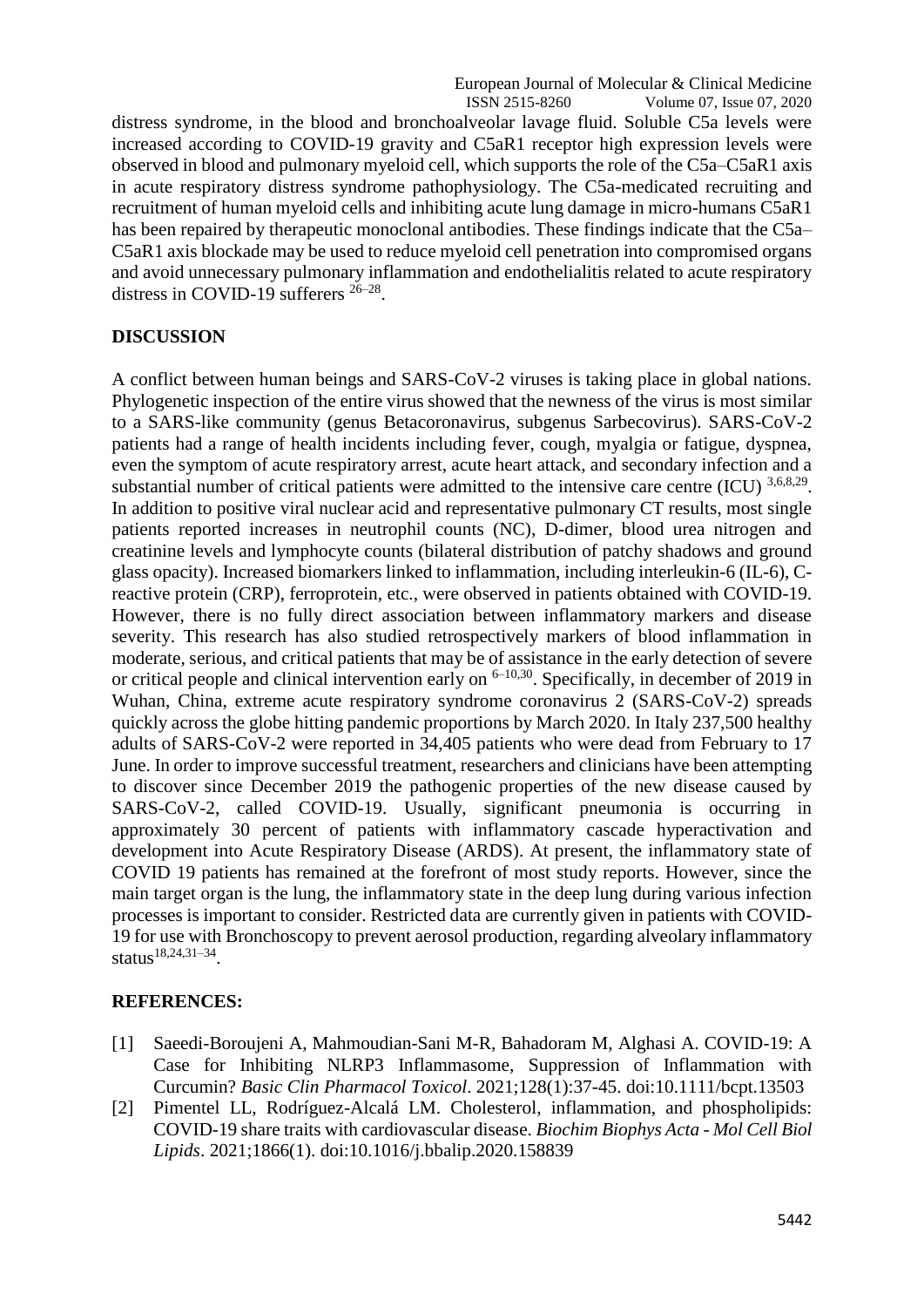- [3] Zhang D, Guo R, Lei L, et al. Frontline Science: COVID-19 infection induces readily detectable morphologic and inflammation-related phenotypic changes in peripheral blood monocytes. *J Leukoc Biol*. 2021;109(1):13-22. doi:10.1002/JLB.4HI0720-470R
- [4] Fois AG, Paliogiannis P, Scano V, et al. The Systemic Inflammation Index on Admission Predicts In-Hospital Mortality in COVID-19 Patients. *Molecules*. 2020;25(23). doi:10.3390/molecules25235725
- [5] Gong J, Dong H, Xia Q-S, et al. Correlation analysis between disease severity and inflammation-related parameters in patients with COVID-19: a retrospective study. *BMC Infect Dis*. 2020;20(1). doi:10.1186/s12879-020-05681-5
- [6] Haljasmägi L, Salumets A, Rumm AP, et al. Longitudinal proteomic profiling reveals increased early inflammation and sustained apoptosis proteins in severe COVID-19. *Sci Rep*. 2020;10(1). doi:10.1038/s41598-020-77525-w
- [7] Lamb LE, Dhar N, Timar R, Wills M, Dhar S, Chancellor MB. COVID-19 inflammation results in urine cytokine elevation and causes COVID-19 associated cystitis (CAC). *Med Hypotheses*. 2020;145. doi:10.1016/j.mehy.2020.110375
- [8] Pandolfi L, Fossali T, Frangipane V, et al. Broncho-alveolar inflammation in COVID-19 patients: a correlation with clinical outcome. *BMC Pulm Med*. 2020;20(1). doi:10.1186/s12890-020-01343-z
- [9] Iacobellis G, Secchi F, Capitanio G, et al. Epicardial Fat Inflammation in Severe COVID-19. *Obesity*. 2020;28(12):2260-2262. doi:10.1002/oby.23019
- [10] Bardin PG, Johnston SL. Attenuating COVID-19 infection and inflammation: Lessons from asthma. *Respirology*. 2020;25(12):1233-1234. doi:10.1111/resp.13961
- [11] Krams IA, Luoto S, Rantala MJ, Jõers P, Krama T. COVID-19: Fat, obesity, inflammation, ethnicity, and sex differences. *Pathogens*. 2020;9(11):1-10. doi:10.3390/pathogens9110887
- [12] Bellanti JA, Settipane RA. The allergist/immunologist, the Janus gatekeeper of inflammation, COVID-19 and beyond. *Allergy Asthma Proc*. 2020;41(6):395-396. doi:10.2500/AAP.2020.41.200084
- [13] Wanderer JP, Nathan N. COVID-19 Coagulopathy and Inflammation: The Knowns and Unknowns. *Anesth Analg*. 2020;131(5):1323. doi:10.1213/ANE.0000000000005215
- [14] Unudurthi SD, Luthra P, Bose RJC, McCarthy J, Kontaridis MI. Cardiac inflammation in COVID-19: Lessons from heart failure. *Life Sci*. 2020;260. doi:10.1016/j.lfs.2020.118482
- [15] Norooznezhad AH, Hantoushzadeh S, Shamshirsaz AA. Empiric antibiotics in management of inpatient pregnant women infected with coronavirus disease 2019 (COVID-19): Focusing on inflammation and preterm labor. *Med Hypotheses*. 2020;144. doi:10.1016/j.mehy.2020.110269
- [16] Tona F. MP, Plebani M, Gregori D, et al. "stay home stay safe?" Systemic inflammation in subjects undergoing routine hematology tests during the lockdown period of COVID-19. *Clin Chem Lab Med*. 2020;58(12):E315-E316. doi:10.1515/cclm-2020-1016
- [17] Ogawa-Momohara M, Muro Y, Takeichi T, Akiyama M. Reducing immunosuppressant use in patients with chronic inflammation during the COVID-19 pandemic: Risks versus benefits. *J Cutan Immunol Allergy*. 2020;3(5):120-121. doi:10.1002/cia2.12132
- [18] Pamukçu B. Inflammation and thrombosis in patients with COVID-19: A prothrombotic and inflammatory disease caused by SARS coronavirus-2. *Anatol J Cardiol*. 2020;24(4):224-234. doi:10.14744/AnatolJCardiol.2020.56727
- [19] Ferreira C, Viana SD, Reis F. Gut microbiota dysbiosis–immune hyperresponse– inflammation triad in coronavirus disease 2019 (Covid-19): Impact of pharmacological and nutraceutical approaches. *Microorganisms*. 2020;8(10):1-29. doi:10.3390/microorganisms8101514